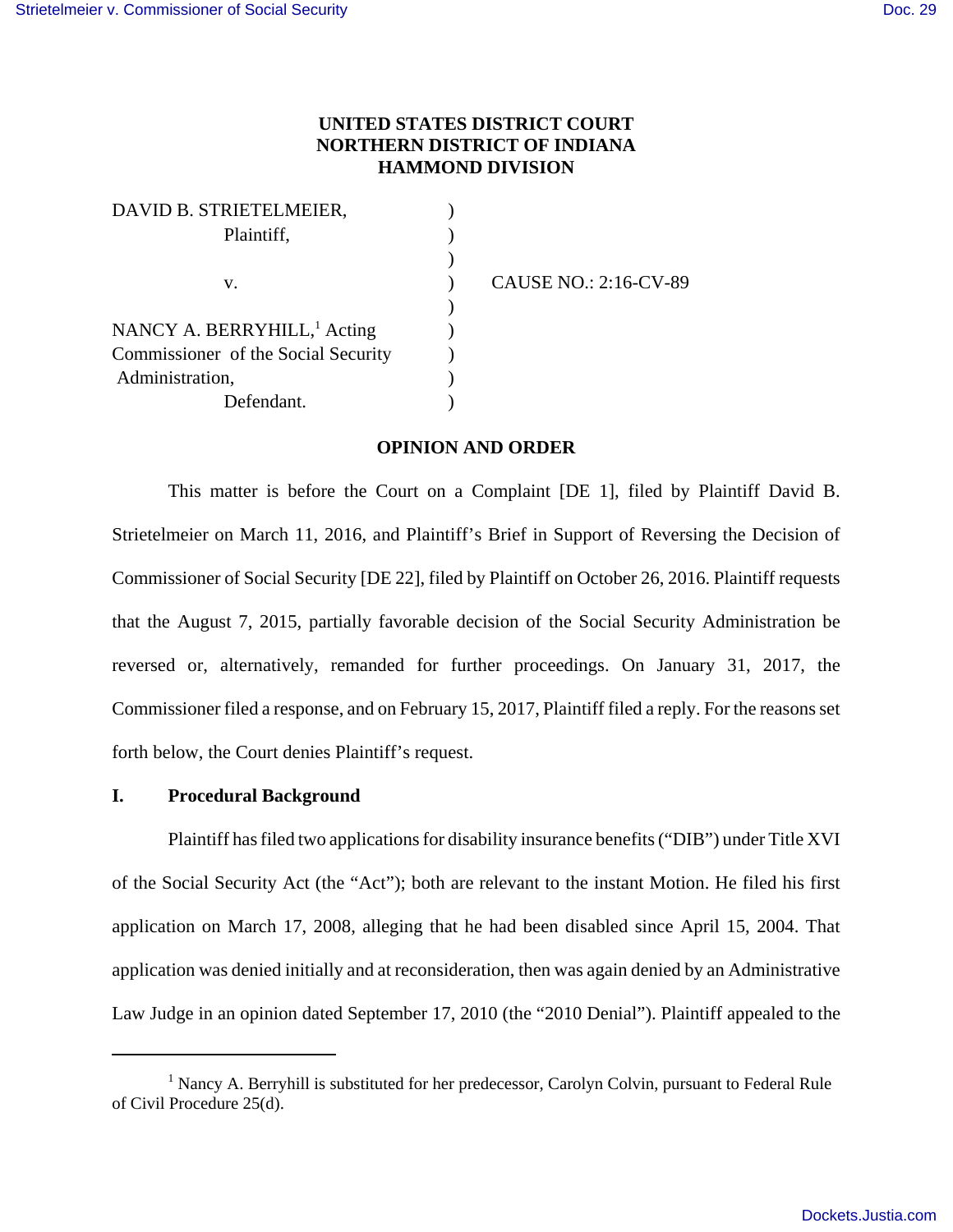Social Security Appeals Council. When the Appeals Council denied review, the 2010 Denial became the final decision of the Commissioner. Plaintiff did not timely appeal that decision.

On December 12, 2013, Plaintiff filed his second application for DIB, again alleging that he had been disabled since April 15, 2004, due to a back injury, back surgery, permanent nerve damage, depression, and anxiety. The second application was also denied initially and upon reconsideration, at which point Plaintiff requested a hearing before Administrative Law Judge Kimberly Cromer (the "ALJ").

On May 20, 2015, Plaintiff also filed an application for Supplemental Security Income ("SSI") benefits under Title II of the Act; that application was expedited and eventually added to Plaintiff's pending file. At a hearing on June 16, 2015, the ALJ heard argument from Plaintiff's lawyer and testimony from a medical expert and a vocational expert. On August 7, 2015, the ALJ entered a decision finding that Plaintiff was eligible for SSI benefits as of May 20, 2015, the date of his SSI application. However, the ALJ found him ineligible for DIB based on the principle of administrative *res judicata*. The Appeals Council denied Plaintiff's request for review, and the ALJ's August 7, 2015 decision became the final decision of the Commissioner, reviewable by the District Court. *See* 20 C.F.R. §§ 404.984(a), 416.1484(a). Under 42 U.S.C. § 405(g), Plaintiff initiated this civil action for judicial review of the Commissioner's final decision.

The parties filed forms of consent to have this case assigned to a United States Magistrate Judge to conduct all further proceedings and to order the entry of a final judgment in this case. Therefore, this Court has jurisdiction to decide this case pursuant to 28 U.S.C. § 636(c) and 42 U.S.C. § 405(g).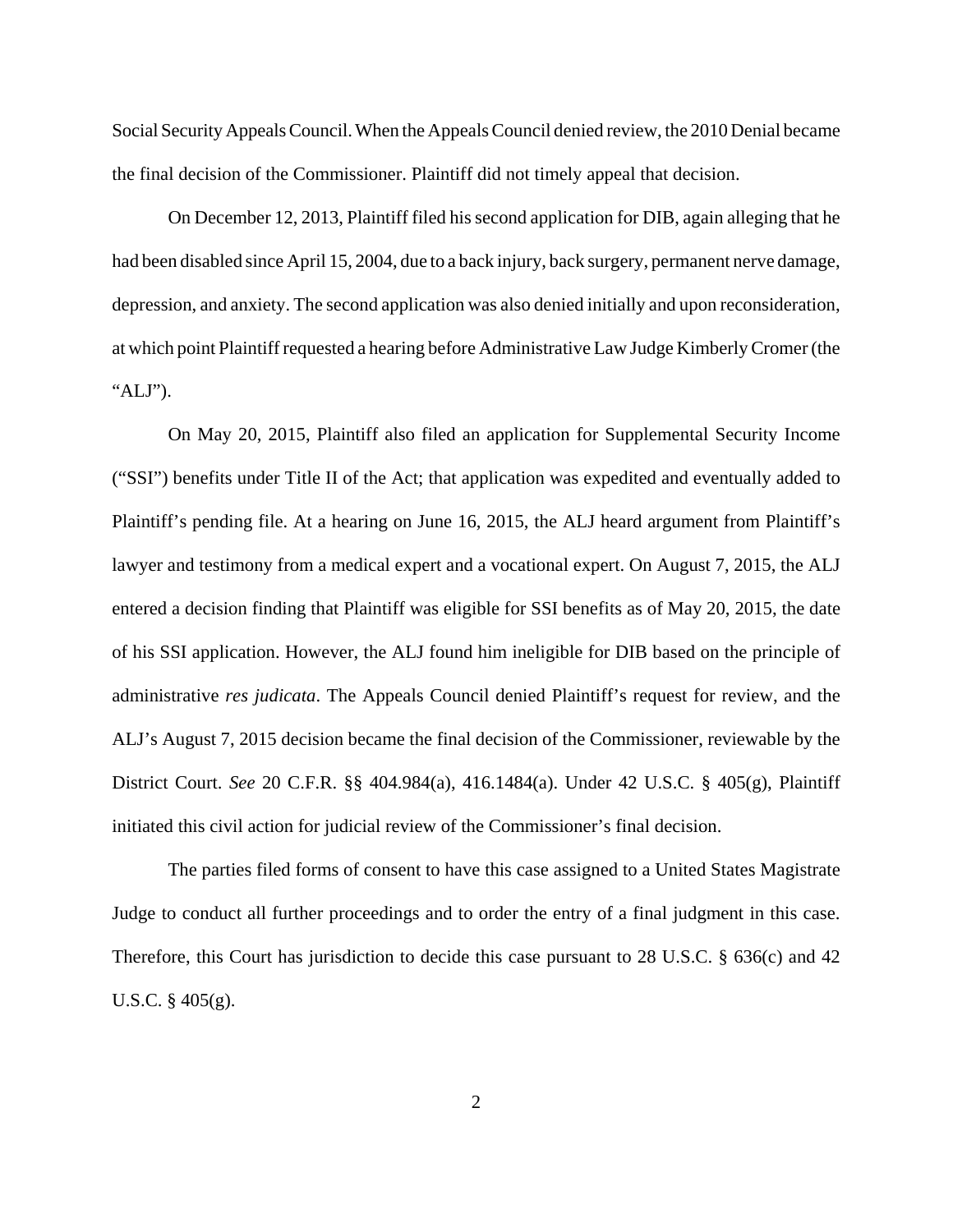## **II. Facts**

#### A. Background

Plaintiff was employed as a warehouse worker until he injured his back at work in 2004. He endured two lumbar surgeries, including a spinal fusion in September 2005, and continues to suffer pain and other symptoms. He has also developed cardiomyopathy with congestive heart failure. Neither party contests the fact that Plaintiff is now disabled. Instead, Plaintiff appeals on the narrow legal question of whether the ALJ improperly foreclosed consideration of his eligibility for DIB based on the Administration's final decision on his earlier application.

#### B. The 2010 Denial

Plaintiff last met the insured status requirement for DIB eligibility on December 31, 2009. In the 2010 Denial, the first administrative law judge found that Plaintiff was not under a disability as defined by the Act from his alleged onset date of April 15, 2004 through his date last insured of December 31, 2009. Therefore, Plaintiff did not qualify for DIB.

## C. The 2015 Hearing

At Plaintiff's hearing before the ALJ on June 16, 2015, Plaintiff's attorney requested that the ALJ reopen Plaintiff's prior DIB application based on new and material evidence. While the ALJ was at that point unaware of Plaintiff's pending SSI application, Plaintiff's attorney argued that the ALJ should consider Plaintiff's eligibility for both DIB and SSI. The ALJ permitted Plaintiff's attorney 14 days to brief the issue of reopening his first DIB application, but she warned, "Otherwise, we're going to be looking at the date after the [earlier] decision which will be September 18, 2010, on *res judicata* [grounds]." AR 24.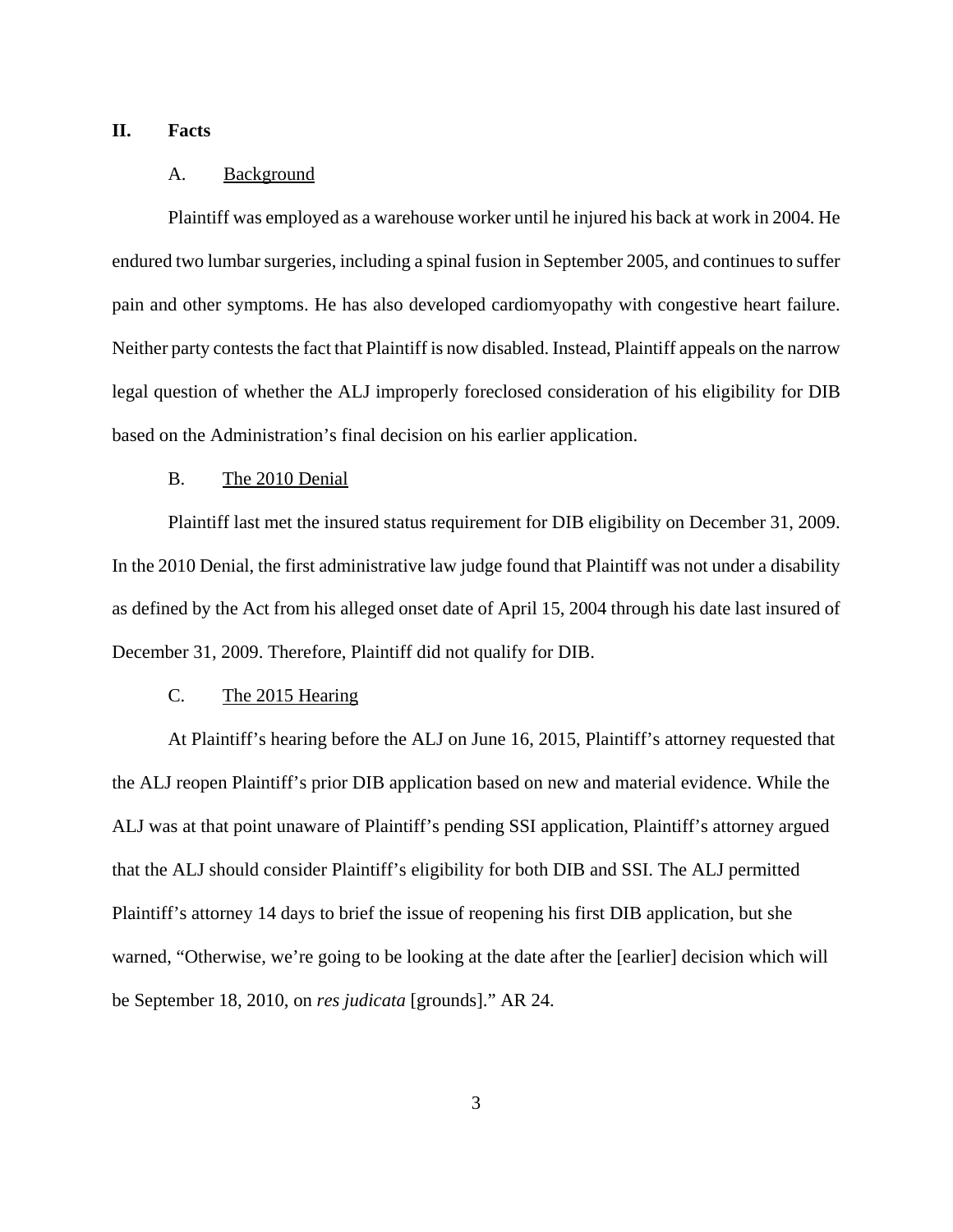The ALJ heard testimony from medical expert Dr. Judy Panek. Dr. Panek described Plaintiff's medical history, including back surgeries in 2004 and 2005, a diagnosis of failed back surgery syndrome in 2008, and diagnoses of cardiomyopathy and congestive heart failure in 2014. Based on her review of his medical file, she opined that Plaintiff's impairments met or equaled Listing 1.04, Disorders of the Spine. The ALJ then requested that Dr. Panek consider Plaintiff's condition as of 2008, and also as of his alleged onset of disability in April 2004. Dr. Panek opined that Plaintiff's impairments met listings-level severity starting in December 2013, and for a closed period from April 4, 2004 through May 30, 2006. Upon further questioning from Plaintiff's counsel, Dr. Panek amended her testimony and opined that Plaintiff met or equaled the Listing for Disorders of the Spine starting at the earlier date of May 20, 2008, in addition to the period from April 2004 through May 2006. Counsel then requested that the ALJ amend the onset date to May 20, 2008 and consider reopening the prior decision based on new and material evidence in the form of Dr. Panek's testimony. The ALJ reiterated that she was reserving ruling on that issue, and allowed counsel fourteen days to submit evidence and argument.

#### D. The ALJ's Decision

In her August 7, 2015, opinion, the ALJ dismissed Plaintiff's November 12, 2013, application for DIB based on *res judicata.* Under the principle of administrative *res judicata,* when a prior Social Security determination with respect to the same party, facts, and issues has become final, the Administration may refuse to consider those issues in subsequent applications. The ALJ reasoned that the 2010 Denial, which found that Plaintiff had not become disabled during his insured period, was a final decision of the Commissioner. The ALJ found that no "new and material evidence" had been presented to justify reopening that decision, because Dr. Panek's hearing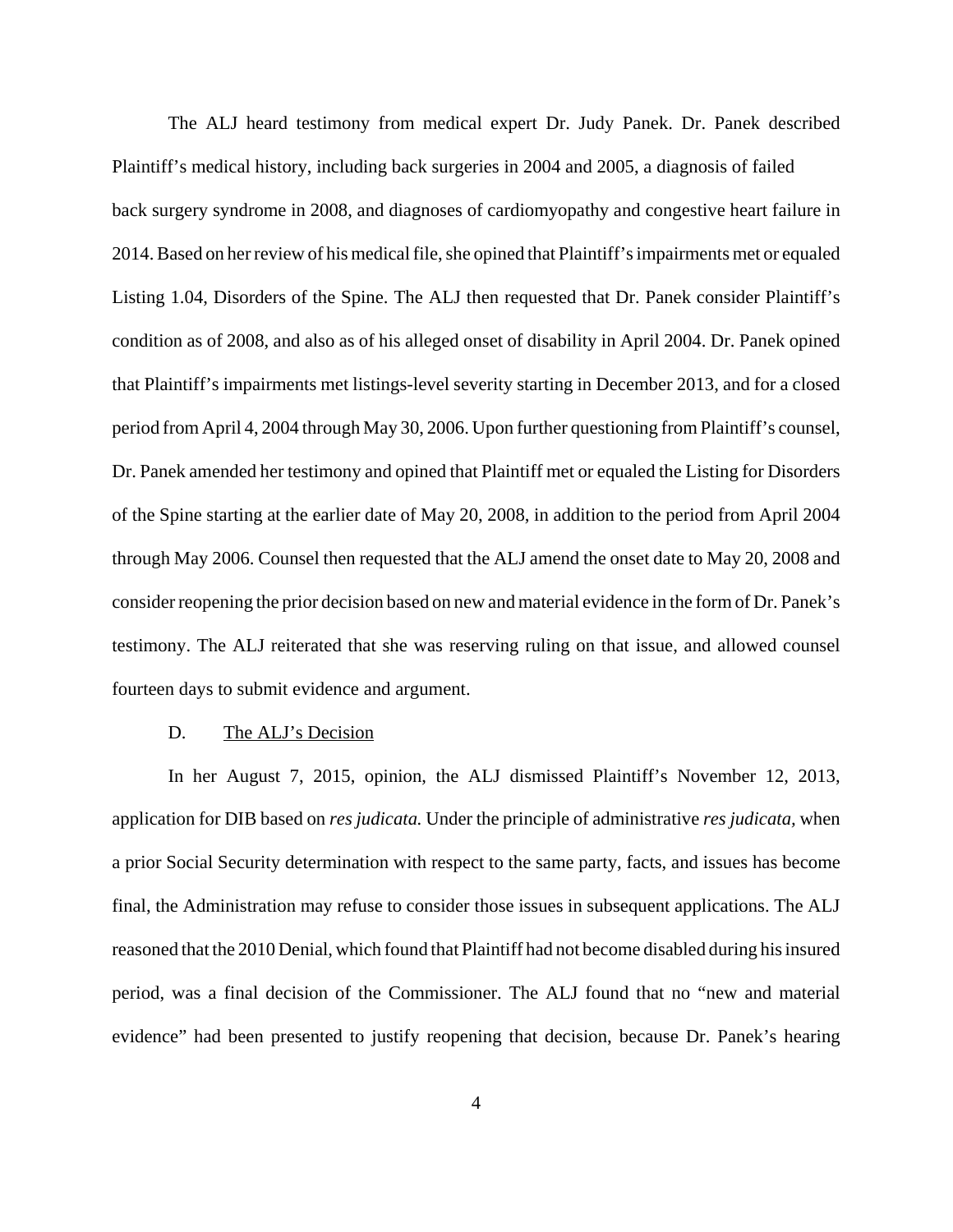testimony was just "a different interpretation of the evidence that was available at the time of the prior hearing." AR 139. After declining to reopen Plaintiff's DIB claim, she turned her attention to his condition starting on May 20, 2015, the date of Plaintiff's application for SSI, to determine his eligibility for SSI benefits.

The ALJ found that, since May 20, 2015, Plaintiff had not engaged in substantial gainful activity and had suffered from several severe impairments, including impairments that medically equaled the criteria of Listing 1.04. Therefore, she found that Plaintiff had been disabled since May 20, 2015.

#### **III. Analysis**

Plaintiff's chief argument is that the Commissioner violated his due process rights in not notifying him before the hearing that the doctrine of *res judicata* might be applied to bar his DIB claim. He also argues that the ALJ should have reopened his prior determination because the hearing testimony of Dr. Panek constituted new and material evidence that should result in reversal or reconsideration of the 2010 Denial. The Commissioner responds that Plaintiff's DIB claim is now barred because Plaintiff's DIB eligibility status was already adjudicated in a determination that has become administratively final, and because he failed to petition for reopening of that determination within the time period provided for in the regulations.

Plaintiff's argument about reopening the 2010 Denial is a non-starter. A Social Security determination of benefits may be reopened within twelve months of the date of the notice of the initial determination for any reason; within four years for "good cause," as defined in the regulations; or at any time in some limited circumstances that the parties acknowledge do not apply here. 20 C.F.R. § 404.988. "Good cause" to reopen within four years can include the submission of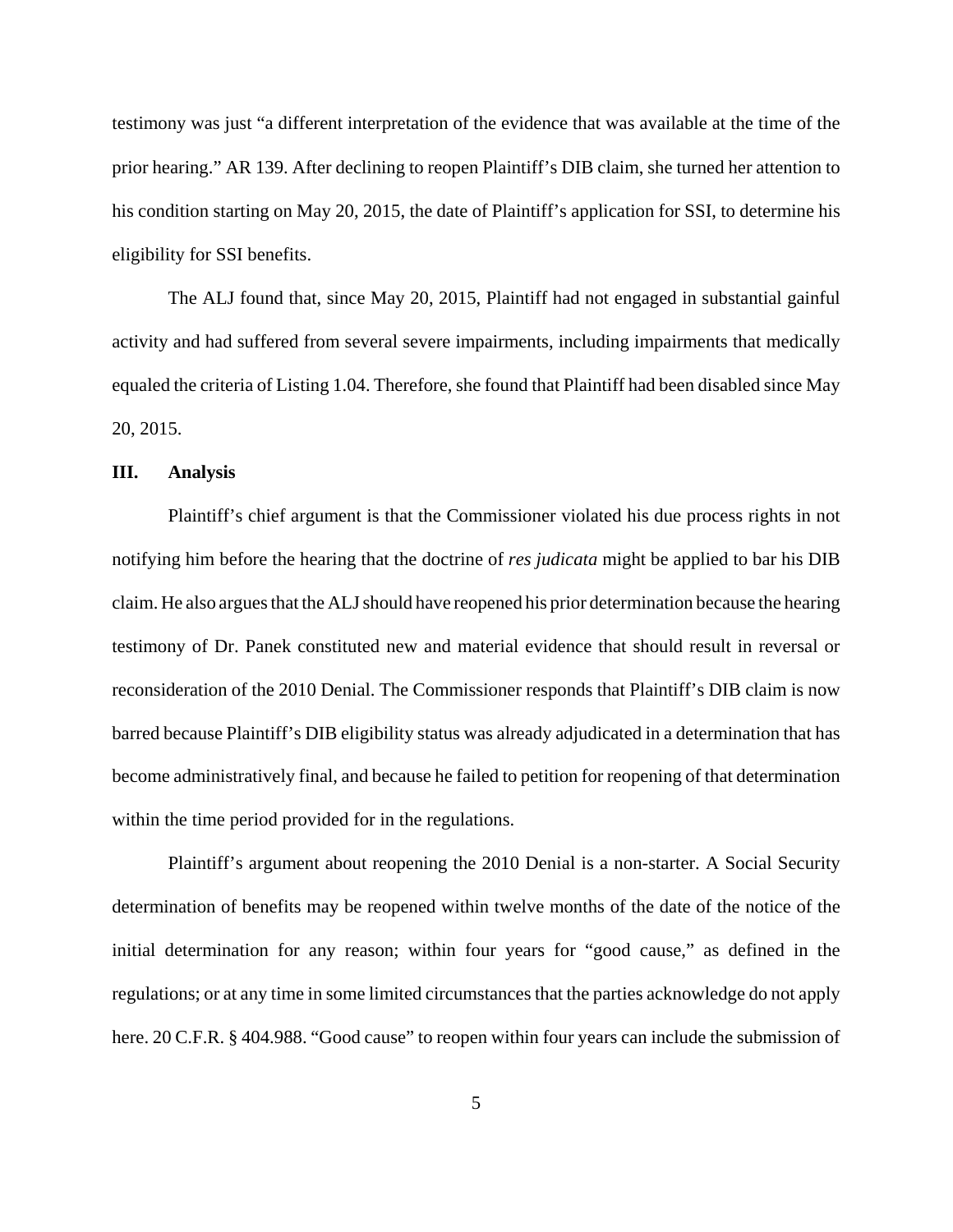new and material evidence. 20 C.F.R. § 404.989(a). However, a decision not to reopen a prior final determination denying Social Security benefits is not subject to judicial review, unless a colorable constitutional claim is at issue. *Califano v. Sanders,* 430 U.S. 99, 107-108 (1977); *Campbell v. Shalala* 988 F.2d 741, 745 (7th Cir. 1993). Accordingly, Plaintiff's argument fails for two reasons. First, as the Commissioner notes in her response, Plaintiff made no request to reopen the matter within the four year window provided for in the regulations. Plaintiff's first application for benefits was initially denied in May 2008. He neither appealed to the district court nor petitioned for a reopening of his claim to consider new and material evidence. Instead, he submitted a new application for benefits in November 2013, more than five years after his prior claim's initial denial. By that point, the ALJ lacked the authority to reopen the prior determination. More saliently, even if Plaintiff had timely petitioned for reopening, the Commissioner's refusal to reopen a final determination does not fall within the jurisdiction of this Court, absent a constitutional claim. *Califano*, 430 U.S. at 108.

Judicial review is only available in a narrow subset of refusals to reopen that also implicate Constitutional rights. Plaintiff claims a failure of due process: he argues that the Commissioner violated his right to due process when it failed to mention in the notice it sent prior to his hearing that *res judicata* was a potential bar to his claim. The Commissioner responds that the Plaintiff has not, in his assertions of lack of notice, established the existence of a colorable constitutional claim that would confer jurisdiction on the Court.

Plaintiff contends that the Commissioner deprived him of the "meaningful notice and opportunity to be heard" essential to due process. He finds fault in particular with the Notice of Hearing, a document intended to communicate the issues that would be addressed at his 2015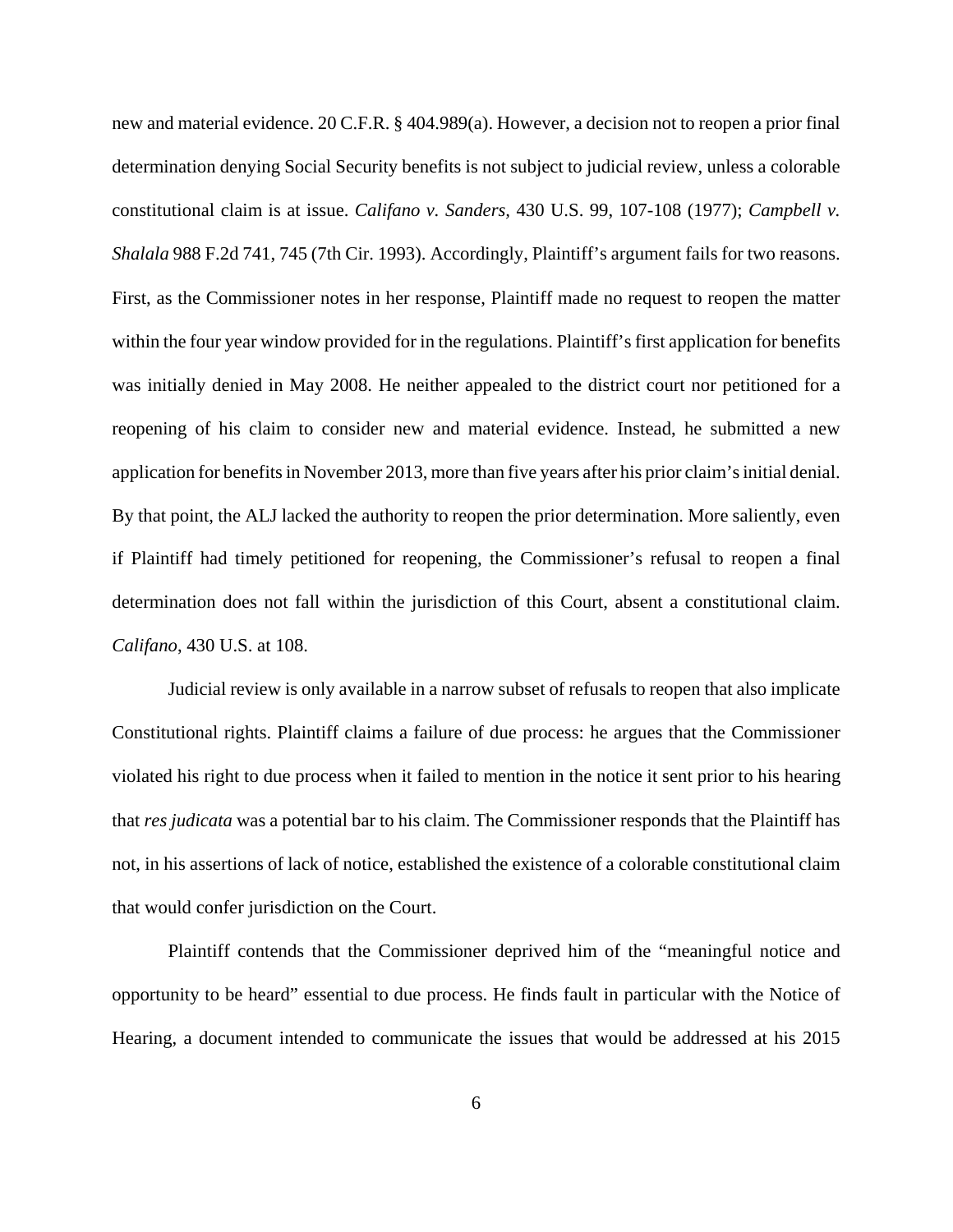hearing. It is true that the Notice of Hearing indicated that the ALJ would follow the usual sequential process to adjudicate his claim, that an attachment to the Notice indicated that Dr. Panek would testify about Plaintiff's medical condition prior to December 31, 2009, and that neither of those documents mentioned that the doctrine of *res judicata* would prevent reconsideration of issues already decided in his previous claim. Under 20 C.F.R. § 404.957(c)(1), "An administrative law judge **may** dismiss a request for a hearing when. . .[t]he doctrine of res judicata applies in that [the Administration has] made a previous determination . . . on the same facts and on the same issue [and the] decision has become final" (emphasis added). Although the ALJ could have simply dismissed Plaintiff's request for a hearing, instead of sending documents that indicated she would consider his medical condition during his insured period, she was under no obligation to do so.

Plaintiff's insistence that the hearing notice contained "no hint of any issue with *res judicata*" suggests that he was somehow surprised by the turn of the events at the hearing and had no opportunity to prepare for or be meaningfully heard on the matter. But Plaintiff had received notice of the effect of claim preclusion in the 2010 Denial, which explained his right to appeal then stated that the decision could "be used to deny a new application for benefits if the facts and issues are the same." AR 96. Moreover, the attorney who represented Plaintiff at the hearing demonstrated an awareness that the doctrine of *res judicata* barred his client's DIB claim when he opened the hearing by announcing, "We're asking for reopening on new and material evidence and I'll explain that in my opening statement." AR 20. It is clear that Plaintiff was aware of and had time to prepare for the potential question of claim preclusion.

Plaintiff also contends that, in its communications to Plaintiff, the Administration violated its Hearing, Appeals, and Litigation Manual (the "HALLEX"), an internal policy manual.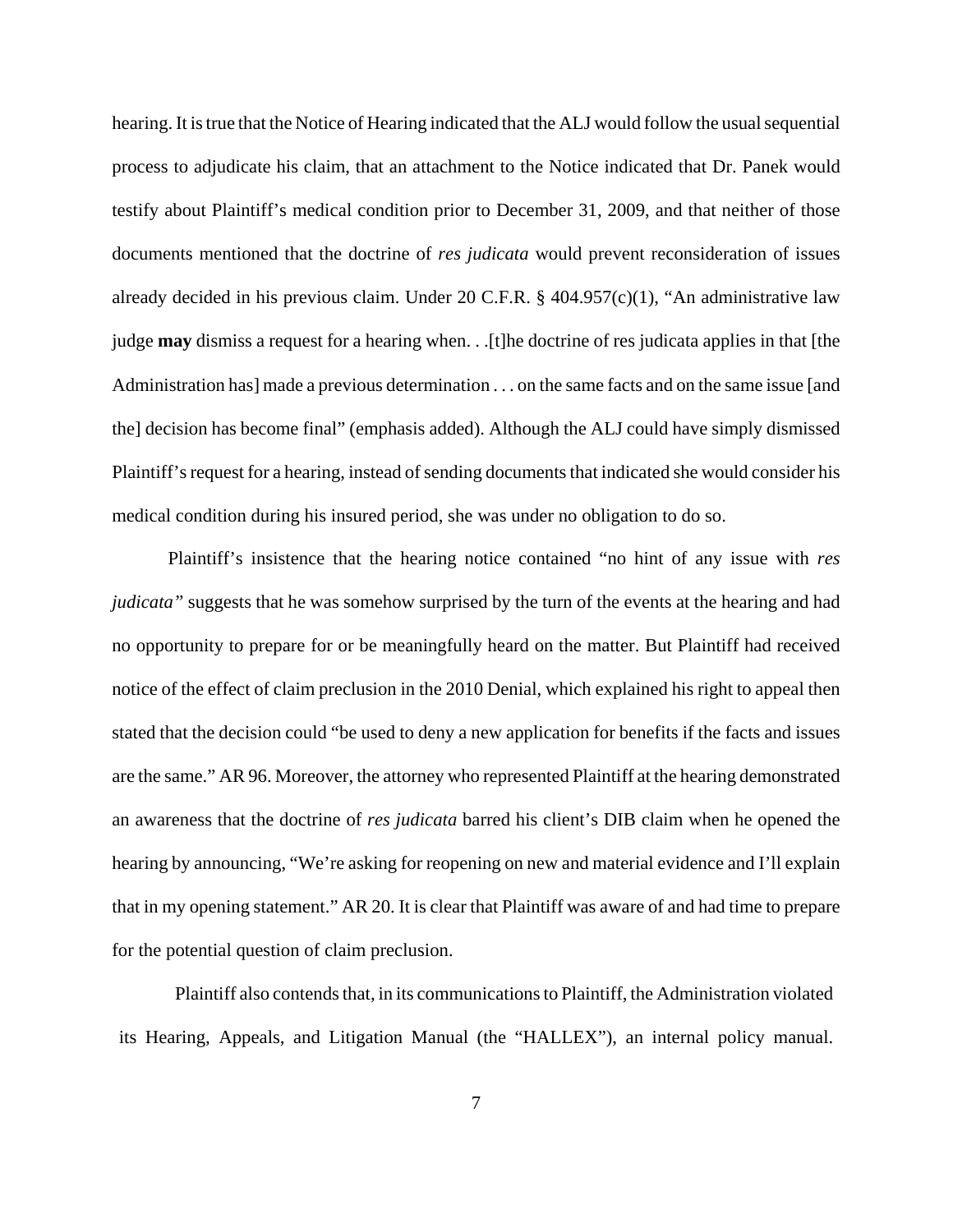However, deviations from the HALLEX do not implicate due process. *Davenport v. Astrue,* 417 Fed. App'x. 544, 547-548 (7th Cir. 2011) ("Circuits are split over whether the HALLEX creates enforceable rights. But no circuit has held that the HALLEX creates *constitutional* rights." (citations omitted)).

"The fundamental requirement of due process is the opportunity to be heard 'at a meaningful time and in a meaningful matter'"; it is "not a technical conception with fixed content unrelated to time, place, and circumstances." *Mathews v. Eldridge,* 424 U.S. 319, 333-334 (1976). Plaintiff was afforded opportunity to be heard on his DIB claim at the hearing on his first application, which took place in 2010. The ALJ at Plaintiff's second hearing also afforded him a full opportunity to be heard on the *res judicata* issue when she gave counsel an opportunity to submit any additional argument or evidence in his client's favor. The record contains no evidence that Plaintiff submitted anything to the ALJ following the hearing. In other words, when given an opportunity to be heard, Plaintiff was silent on the very issue he now attempts to bring before this Court. Plaintiff's current attempt to characterize the course of proceedings as a denial of due process, and thus to shoehorn a constitutional claim into the Administration's otherwise unreviewable refusal to reopen a prior determination, is unavailing. Accordingly, the Court finds that Plaintiff was afforded due process. He has therefore asserted no colorable Constitutional claim that would confer on this Court jurisdiction over the Commissioner's refusal to reopen his DIB denial.

## **IV. Conclusion**

For the foregoing reasons, the Court hereby **DENIES** the relief requested in Plaintiff's Brief in Support of Reversing the Decision of Commissioner of Social Security [DE 22] and